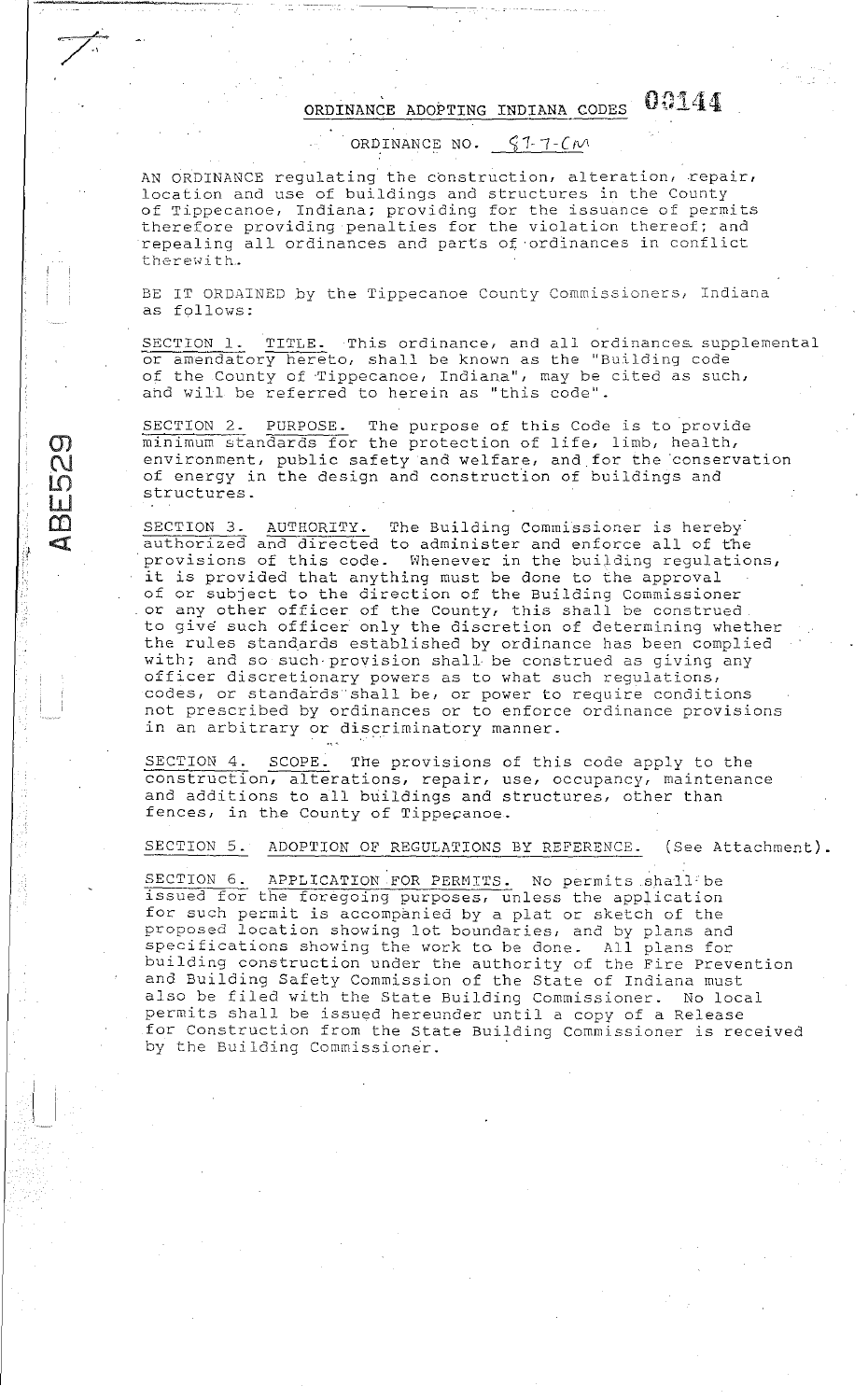$0.145$  ...  $-2$  -

SECTION 7. PERMIT REQUIRED. A permit shall be obtained before beginning construction, alteration or repair of any building or structure, the cost of which exceeds, using forms furnished by the Building Commissioner. All permits shall be issued by the Building Commissioner, and all fees provided for herein shall be paid to the County.

SECTION 8. OTHER ORDINANCES. All work done under any permit issued hereunder shall be in full compliance with all other ordinances pertaining thereto, and in addition to the fees for permits hereinafter provided for, there shall be paid the fees prescribed in such ordinances.

'SECTION 9. FEES. See Specific ordinance.

SECTION 10. REVIEW OF APPLICATION. Prior to the issuance of any building permit hereunder, the Building Commissioner shall:

(a) full compliance with the provisions of this ordinance. Review all building permit applications to determine

(b) Review all building permit applications for new construction or substantial improvements to determine whether proposed building sites will be reasonably safe from flooding.

(c) Review building permit applications for major repairs within the flood plain area having special flood hazards to assure that the proposed construction (including prefabricated and mobile homes)  $(1)$  is protected against flood damage,<br>(2) is designed (or modified) and anchored to prevent is designed (or modified) and anchored to prevent flotation, collapse, or lateral movement of the structure, flood damage, and (4) uses construction methods and practices that will minimize flood damage.

SECTION 11. INSPECTIONS. After the issuance of any building permit hereunder, the Building Commissioner shall make, or shall cause to be made, such inspections of the work being done under such permit as are necessary to insure full compliance with the provisions of this ordinance and the terms of the permit. Reinspections of work found to be incomplete or not ready for inspection are subject to assessment of reinspection fees as prescribed in this Code.

SECTION 12. ENTRY. Upon presentation of proper credentials, the Building Commissioner or his duly authorized representatives may enter at reasonable times any building, structure or premises in the County of Tippecanoe to perform any duty imposed upon in the county of fippecanoe to perform any duty imp<br>him by this Code.

SECTION 13. STOP ORDER. Whenever any work is being done contrary to the provisions of this code, the Building Commissioner may order the work stopped by notice in writing served on any persons engaged in the doing or causing such work to be any persons engaged in the doing of sudbing buch work to . until authorized by the Building Commissioner to proceed with the work.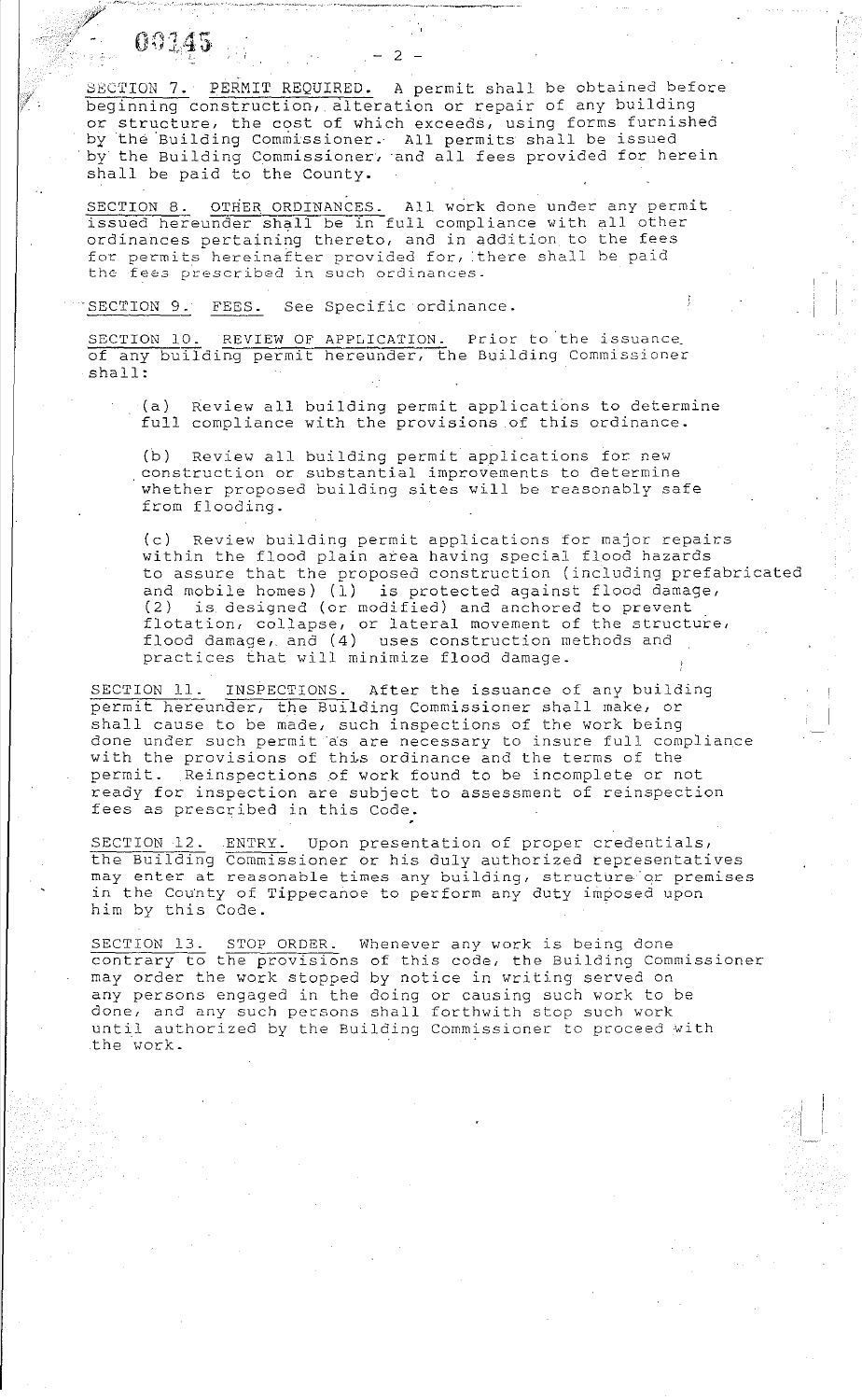## $0.147$

~;,.~·~,;\_,,,~·""""""-·,,-:-,'""""'.f"""':.<...0<.u•~"'-""":"""'"-'uli;'-"'"''''r"'~~~.-..,-

SECTION 14- CERTIFICATE OF OCCUPANCY. No certificate of occupancy for any building or structure erected, altered or repaired after the adoption of this ordinance shall be issued unless such building or structure was erected, altered or repaired in compliance with the provisions of this ordinance.

SECTION 15. STANDARDS. All work on the construction, alteration and repair of buildings and other structures shall be performed in a good and workmanlike manner according to accepted standards and practices in the trade.

SECTION 16. VIOLATIONS. It shall be unlawful for any person, firm or corporation, whether as owner, lessee, sub-lessee, or occupant, to erect, construct, enlarge, alter, repair, improve, remove, convert, demolish, equip, use, occupy or amplove, femove, convert, demorrant equip, doe, occupy of County of Tippecanoe or cause or permit the same to be done, contrary to or in violation of the provisions of this code.

SECTION 17. RIGHT OF APPEAL. All persons shall have the SECIION 17. KIGHI OF APPEAU. All persons shall have the<br>right to appeal the Building Commissioner's decision first through the Board of County Commissioners of Tippecanoe and Interior the Fire Prevention and Building Safety Commission of Indiana in accordance with the provisions of IC 22-11-1-16 or IC 22-11-1-21.5 as applicable.

SECTION 18. REMEDIES. The Building Commissioner shall in the name of the County of Tippecanoe bring actions in Courts of Tippecanoe County, Indiana, for mandatory and injunctive relief in the enforcement of and to secure compliance with any order or orders, made by the Building Commissioner, and any stuct of orders, made by the building commissioner, and joined with an action to recover the penalties provided for in this. ordinance.

SECTION 19. EFFECTIVE DATE. This ordinance shall be in full force and effect from and after its adoption, approval by the Fire Prevention and Building Safety Commission of Indiana, and publication as required by law.

(Authentication of enactment according to local style)

> THE BOARD OF COMMISSIONERS OF THE COUNTY OF TIPPECANOE

Come ene CDC COM.<br>Eugene R. Moore

 $\ell$ , least BruceV. Osborn

Sue W. Leholey

Dated this 18th day of March, 1987.

ATTEST: / */;· ///*   $\sqrt{1-\alpha}$ 

Sarah S. Brown,